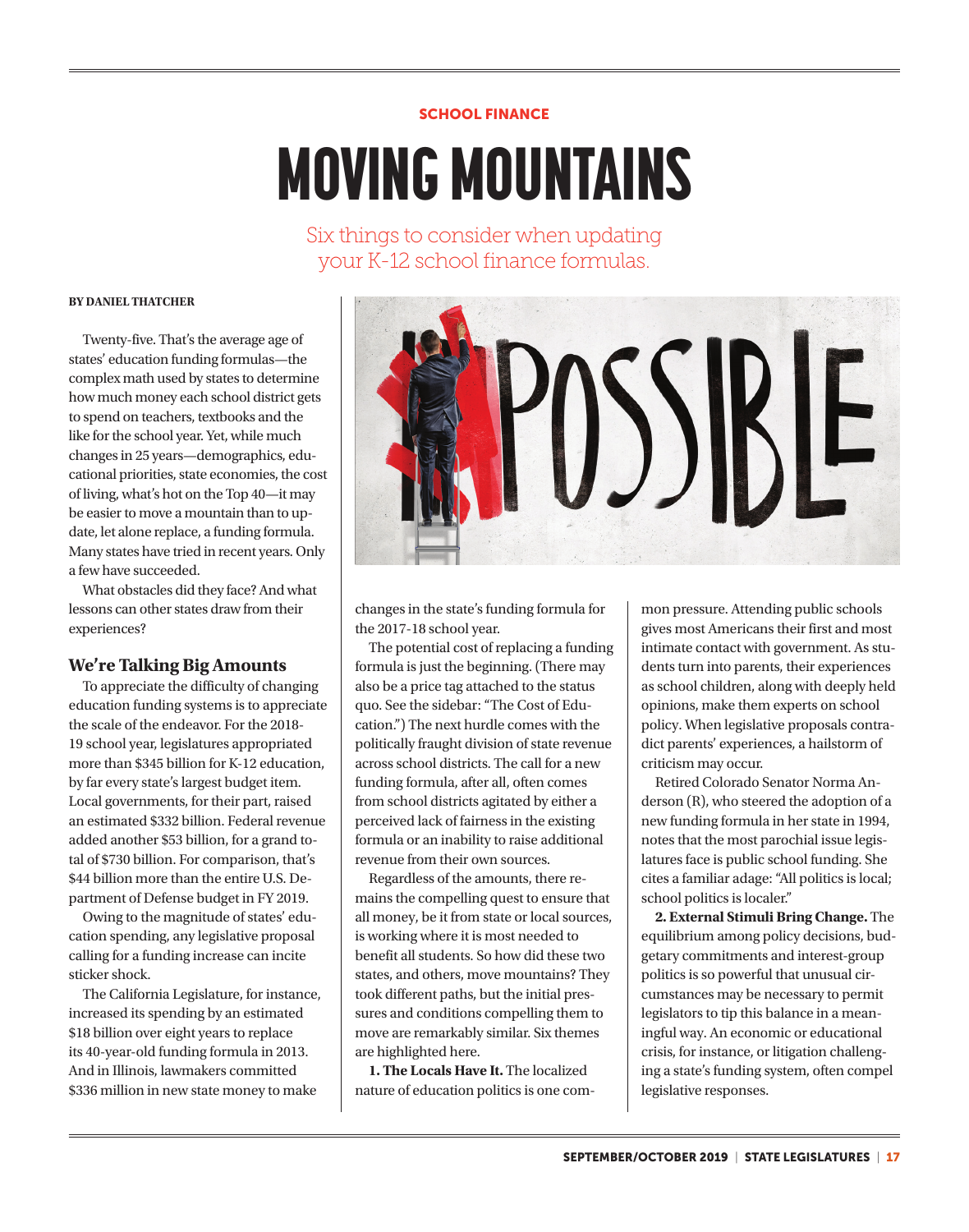The Great Recession led to major disruptions in education funding that still reverberate today. Local schools have 116,100 fewer jobs than at the beginning of the recession. In many states, the recession also blew up the careful balance between state funding and restrictions to local funding designed to mitigate the sometimes major differences in per pupil spending between rich and poor school districts. Where they could, richer districts overrode local revenue-raising restrictions to make up for decreases in state spending.

As state economies emerged from the recession, so too did calls for increases in education spending, evidenced by the #Red4Ed teacher movements in Arizona, Colorado, Kentucky, Oklahoma, North Carolina and West Virginia.

Elsewhere, 25 state courts have ruled that the statewide education funding system violates their state's constitution and requires legislative fixes. In each instance, legislatures were compelled to produce bills to right the constitutional wrongs.

**3. Change Requires a Legislative Focus.** Lawmakers with legislative focus have the technical and political know-how, resources and political will to work through the budget process and get results. Focus involves working with the handful of members who control or substantially influence educational policy—including "the one with the gavel"—and with sufficient evidence to make the case for change. This is not easy in term-limited settings.

Illinois Senator Kimberly Lightford (D) embodies legislative focus. "I can finally say I am proud of the education funding strategies in Illinois after a decades-long battle," she says.

**4. Coalitions and Consensus Can Work.** Creating the opportunity for change by building an external coalition is as important as generating specific policy proposals. In some contexts, gubernatorial leadership is key. In all contexts, change is facilitated when there is consensus among administrators, school boards, teachers unions, and student and parent organizations. If taxes are on the table, business

## Agents of Change

Since the 1990s, at least 30 states have made major changes to the way they fund K-12 education. To cull observations and possible lessons from its work with legislatures, NCSL collaborated with Jacob School Finance Redesign Project, to interview legislators who shepherded school funding changes through their legislatures. The initial interviews were conducted more than 10 years ago. NCSL has done additional interviews in the years since and identified many more themes and lessons than the six highlighted here. For more, email Dan at daniel. thatcher@ncsl.org.

representatives must be there, too.

**5. Avoid Creating Winners and Losers.**  The public's interest in improving students' learning sometimes conflicts with the narrower interests of politically vocal constituents or organized groups. In peddling a narrative suited to their interests, these groups are more likely to promote the perception that shifting money around will create winners and losers.

For instance, proposals to change the funding formula may result in some school districts receiving more state money than others. If a politically powerful district perceives this proposal as a net loss to its budget, it may move to quash the proposal, even though it benefits other long-neglected districts in the state. Proposals that include new state money, like those in California and Illinois, can alleviate these negative perceptions. Including all interested stakeholders early in development of the funding formula is also helpful.

**6. Compromise Is Part of the Process.**  Every state can claim a diverse range of school districts, each with a unique set of characteristics affecting their budget needs. Shifting student populations, concentrations of poverty, eroding tax bases,



"I CAN FINALLY SAY I AM PROUD OF THE EDUCATION FUNDING STRATEGIES IN ILLINOIS AFTER A DECADES-LONG BATTLE." Senator Kimberly Lightford, Illinois

lack of access to labor markets, remoteness and even topography—all these pull on district budgets. Crafting a new funding formula requires listening to the needs from every corner of the state and adjusting—or compromising—accordingly. Ultimately, compromise often requires altering the initial policy proposal.

o

If changes are phased in over time, they may alter the practical effect of what can be accomplished long term.

For instance, if a new formula is designed to improve greater funding fairness among rich and poor districts, a wealthy school district, which may have been enjoying a disproportionate share of state aid under the existing formula, may have to give up claim to some of that aid. The district's reduction in state aid can be implemented over the course of several budget cycles. Drawn-out implementation essentially holds the district harmless to the policy change.

Hold-harmless provisions may be used as a carrot to bring reluctant districts to the table, but they can sometimes frustrate other worthy objectives, like funding fairness. Education economists are not always keen on them, either. Balancing the interests of all school districts against the